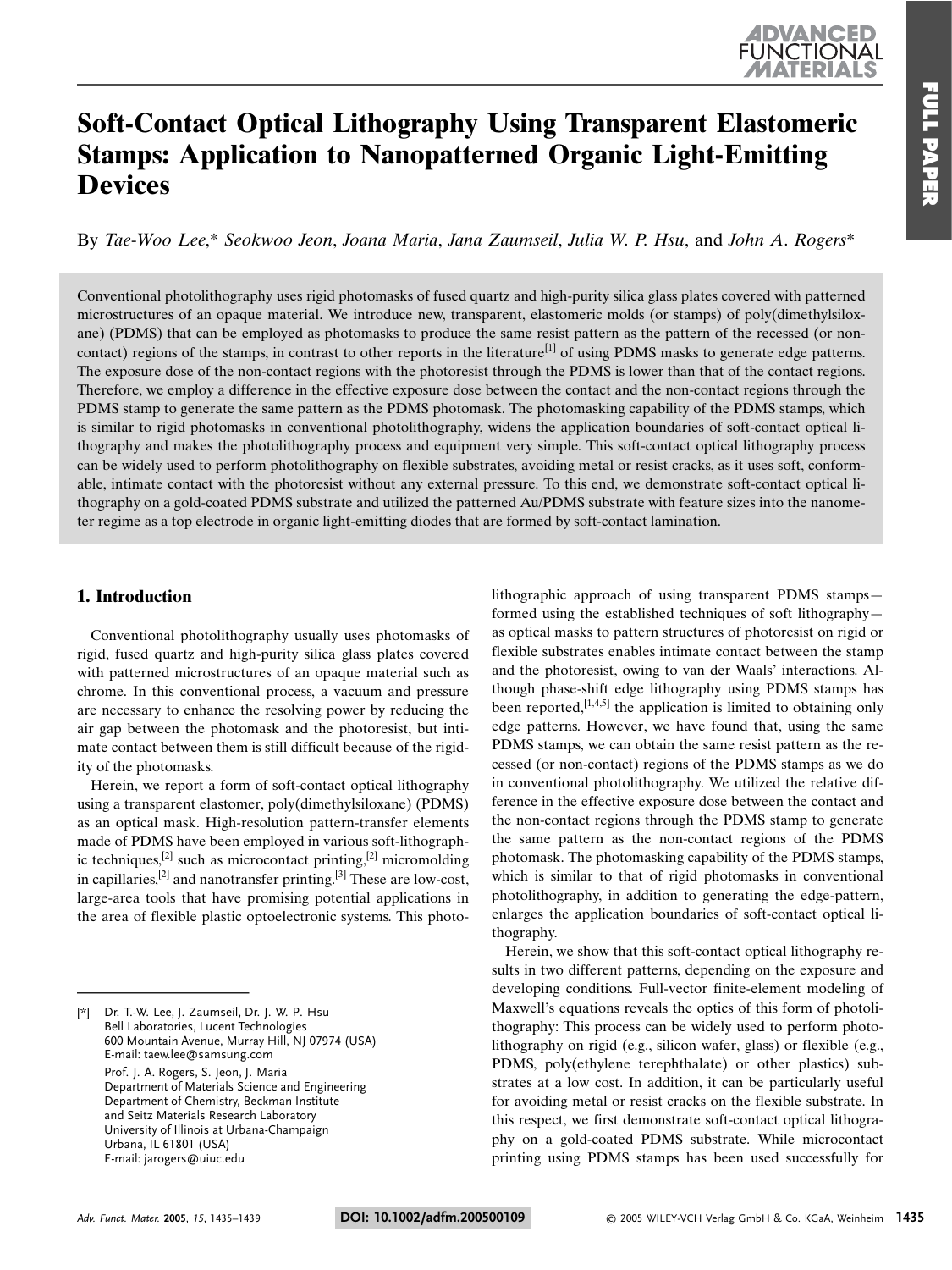

**FULL PAPER** 

patterning metal electrodes on flexible substrates,<sup>[6-8]</sup> photolithography using rigid photomasks can induce metal or photoresist cracks on the surface. However, this soft-contact photolithography enables the metal to be patterned on the flexible substrate via regular photolithography. After this photolithography, selective etching of a preformed uniform layer of gold on the PDMS using the patterned resist as an etch mask yields metal patterns with the geometry of the resist pattern. These can be used as electrodes in various electronic or optoelectronic devices. We show utilization of a patterned Au/PDMS substrate with nanoscale feature sizes as a top electrode in organic light-emitting diodes (OLEDs). Soft-contact lamination<sup>[6-8]</sup> of the resulting patterned electrode structures against an electroluminescent polymer yields working OLEDs with emission areas with dimensions of  $\approx$ 150 nm and  $\approx$ 800 nm. Owing to the flexibility of the electrode geometries that are possible with this approach, and its ability to allow patterning of the top electrode in OLED structures, it forms a useful complement to other recently described methods for building nanoscale  $OLEDs<sup>[9]</sup>$ 

#### 2. Results and Discussion

Figure 1 shows a schematic diagram of the use of PDMS masks for optical lithography on Au/Ti/PDMS. A prepolymer of PDMS (Dow corning, Sylgard 184) was cast and cured (3 h at  $60^{\circ}$ C) against a flat and clean silicon wafer surface. Mounting this flat PDMS ( $\approx$  4 mm thick) element against a glass slide and then exposing it to an oxygen plasma for about 2 s (30 sccm, 30 mT, 100 V; Plasma-Therm reactive-ion etcher), followed by electron-beam evaporation of a bilayer of titanium  $(1 \text{ nm}, 0.3 \text{ nm/s},$  adhesion promoter)/gold  $(20 \text{ nm}, 1 \text{ nm/s})$  generated smooth, crack-free metal films strongly bonded to the PDMS.<sup>[10]</sup> Spin-casting photoresist (Shipley 1805) onto this Au/ Ti/PDMS element at 4000 rpm for 10 s formed a coating with a thickness of  $\approx$  400 nm. To avoid inducing cracks in the gold, we did not bake the photoresist after spinning; it was left in air for  $\approx$ 5 min.

Casting and curing the same PDMS prepolymer against photolithographically patterned lines of photoresist (Shipley 1805, 4000 rpm spin speed) on a silicon wafer formed a conformable PDMS optical mask (relief  $\approx 400$  nm; thickness  $\approx 4$  mm) that was transparent to visible and UV light. The relief depth  $(\approx 400 \text{ nm})$  of the photomask shifted the phase of the transmitted UV light by an amount close to  $\pi$ .<sup>[4]</sup> Contacting this mask with the photoresist/Au/PDMS substrate, exposing the structure to collimated UV light (filtered to generated light with a wavelength centered at 330 nm; intensity  $\approx$  240  $\mu$ W cm<sup>-2</sup>), removing the mask, developing the resist and, finally, etching the underlying gold (Transene GE 8148;  $\approx$  3 s) and removing the resist, completed the process. By controlling the exposure and developing conditions we could, using a single PDMS mask, generate patterns with characteristic dimensions of a few micrometers (Process I: left route in Fig. 1) down to  $\approx 150$  nm (Process II: right route in Fig. 1). We regulated the exposure dose by changing the exposure time. The exposure dose of the non-contact region



Figure 1. Schematic illustration of the soft-contact optical lithography process using PDMS in the near-field, with a conformal elastomeric optical or phase mask. Flat cured PDMS ( $\approx$ 4 mm) was prepared on a clean silicon wafer supported by a glass slide; it was then exposed to oxygen plasma for about two seconds. Titanium (1 nm)/gold (20 nm) was deposited on the PDMS using an electron-beam evaporator at  $\approx$  5×10<sup>7</sup> torr (1 torr  $\approx$  133 Pa) to generate thin, electrically continuous metal films that were strongly bonded to the PDMS. Photoresist (Shipley 1805, positive) was spin-cast on the Au/PDMS at 4000 rpm for 10 s. To avoid cracking the gold, we did not bake the film after spinning. An optical mask (relief: ≈400 nm; thickness: ≈4 mm), which was transparent to visible and UV light, was laminated on the top of the photoresist. The resist was then exposed to collimated UV light passing through the PDMS mask and was developed. We controlled the exposure dose to obtain different line-width patterns. With lower exposure doses, we duplicated the PDMS relief pattern; at higher exposure doses, we obtained line widths from 50 to 150 nm by phase-shifts in the optical near-field.

(with the photoresist through the PDMS) was lower than that of the contact region (Fig. 2b). Therefore, we employed the difference in effective exposure dose between the contact and the non-contact regions through the PDMS mask to generate two types of patterns (Process I or Process II). When the effective exposure dose through the non-contact region of the PDMS was insufficient for the non-contact part to be removed after development in a moderate developing solution (a 3:2 mixture of Shipley 452 with water) for a given developing time (50 s), but the exposure dose through the contact region was still enough for the contact region of the photoresist to be removed after development, we could obtain patterns similar to those obtained by conventional photolithography using a rigid glass or quartz photomask (Process I). On the other hand, with higher exposure dose under the same developing conditions (i.e., with the same developer and for the same developing time) or with the same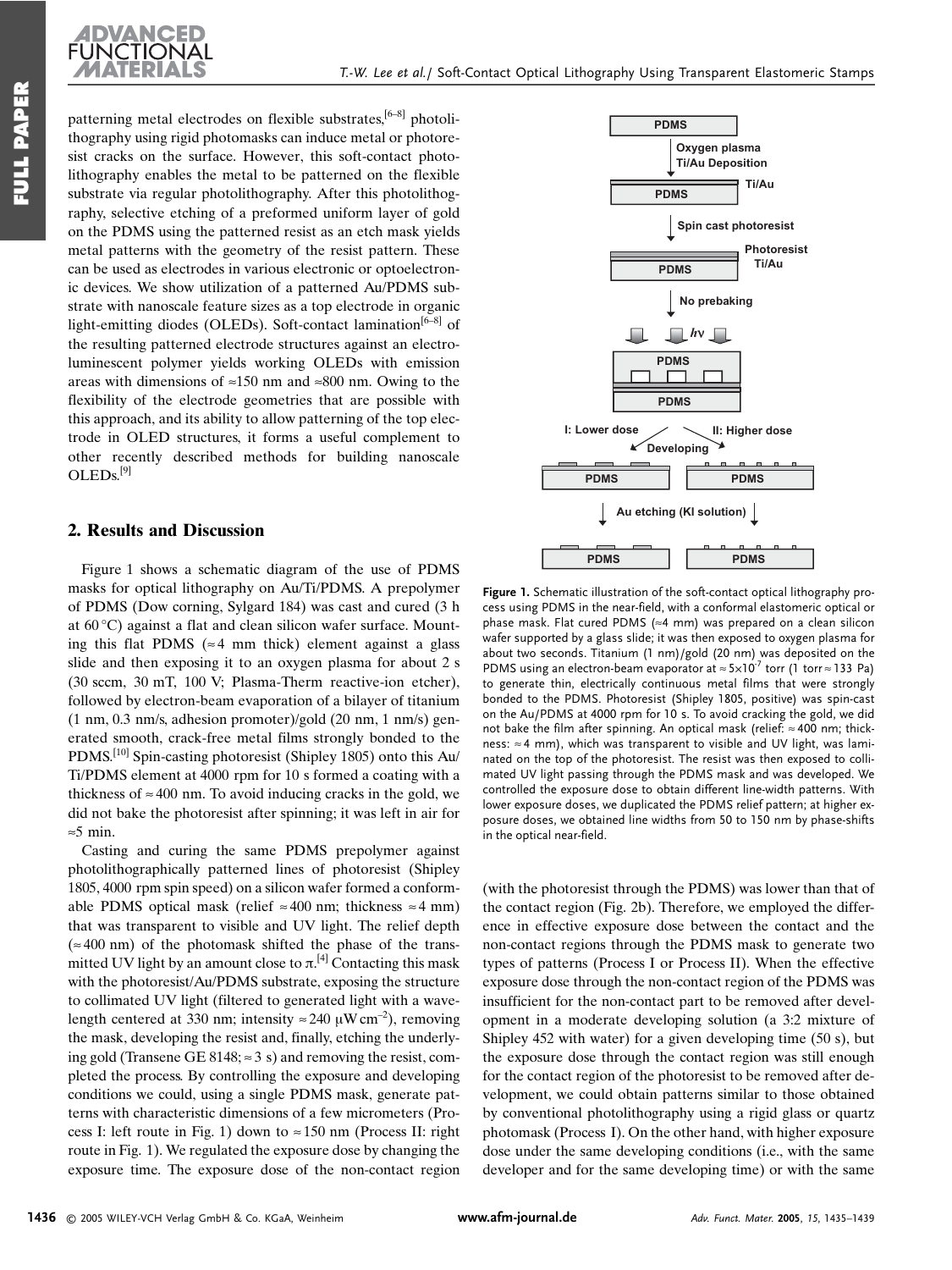

Figure 2. Simulation plot of near-field surface intensity passing through a PDMS phase mask whose refractive index is 1.467. The wavelength in this simulation is 315 nm. The relief depth of the mask is 350 nm, which is not far from  $\pi$ -shift conditions. A contour plot of total energy distribution in space (a) visualizes the propagation of energy. A line cut at a depth of 10 nm from the surface of the photoresist (b) shows that the average intensity is about 30% less than the raised mask region, where the PDMS is in direct contact with photoresist. The recessed line width is  $2.5 \mu m$ , and the periodicity is 5 um. The dotted (upper) line and the dashed (lower) line indicate the cut-off exposure doses for processes I, II of Fig. 1, respectively.

exposure dose as used in Process I, but for a much longer developing time, we could produce narrow  $(\approx 150 \text{ nm})$  lines at the positions of the relief step edges on the PDMS mask (Process II). This type of patterning capability has been described previously.<sup>[1,4,5]</sup> We believe that this broad line-patterning capability is provided by the combined effects of differential effective exposure in the raised and recessed regions and a nonlinear response of the resist (which is derived from exposure-induced changes in the refractive index and absorption of the resist)<sup>[11]</sup> that is emphasized when exposure doses above the threshold are employed.

Figure 2 shows results from finite-element modeling of the intensity of light passing through a PDMS phase mask in contact with a photoresist/Au/PDMS substrate. The narrow dips in intensity at the edges of the relief, which are responsible for patterning the 150 nm line, are clearly visible (also see the dashed line in Fig. 2b). There is also, for certain wavelengths and depths of mask relief, a slight difference in the average intensity in the recessed and raised regions (see the dotted line in Fig. 2b). It is possible that these slight differences can be amplified by the nonlinear response of the resist, giving rise to the broad line-patterning capability (Process I).<sup>[11]</sup> Further investigation of this phenomenon, which considerably expands the patterning flexibility afforded by the PDMS phase masks, is required. Herein, we simply report on the use of this capability to generate patterned emission from OLEDs formed by softcontact lamination.

Figure 3 shows the gold patterns on PDMS obtained via processes I,II. Figures 3a,c illustrate the patterns in the geometry of the recessed regions of the masks (disks and lines) by using a high exposure dose and short developing time. Controlled over-etching of the gold during the fabrication of these structures could reduce their widths to about 0.8 um. Figures 3b.d



Figure 3. The patterned structures produced using soft-contact optical lithography with an elastomeric optical mask. Process I, which used the PMDS mask as a photomask to duplicate the PDMS pattern produces closed disk (a) and thick line (c) patterns; whereas process II, which used the PDMS mask as a phase-shift mask, gives open rings (b) and thin line (d) patterns with periodic spacing.

show narrow ( $\approx$  150 nm) line patterns (rings and lines, respectively) that form at the edges of the mask relief when sufficiently long developing times are used. The resulting gold patterns in both cases are electrically continuous. Some wrinkling of the surface of the bare PDMS after etching away the unprotected gold was sometimes observed.

Laminating these PDMS-supported patterned gold electrodes on 100 nm thick electroluminescent layers (a mixture of a polyfluorene derivative<sup>[12]</sup> and tetra-*n*-butylammonium tetrafluoroborate) spin-cast on indium tin oxide (ITO) glass, formed working OLEDs with emission patterns defined by the geometry of the electrodes. The left-hand images of Figures 4a,b show the electroluminescence (EL) patterns obtained from two devices. The nanopatterned OLEDs (Fig. 4b) have  $\approx$  150 nm wide gold line electrodes, but have emission profiles of  $\approx 600$  nm line width, which is comparable to the resolution of the optical imaging system (direct near-field inspection of the emission patterns was difficult because of the laminated construction).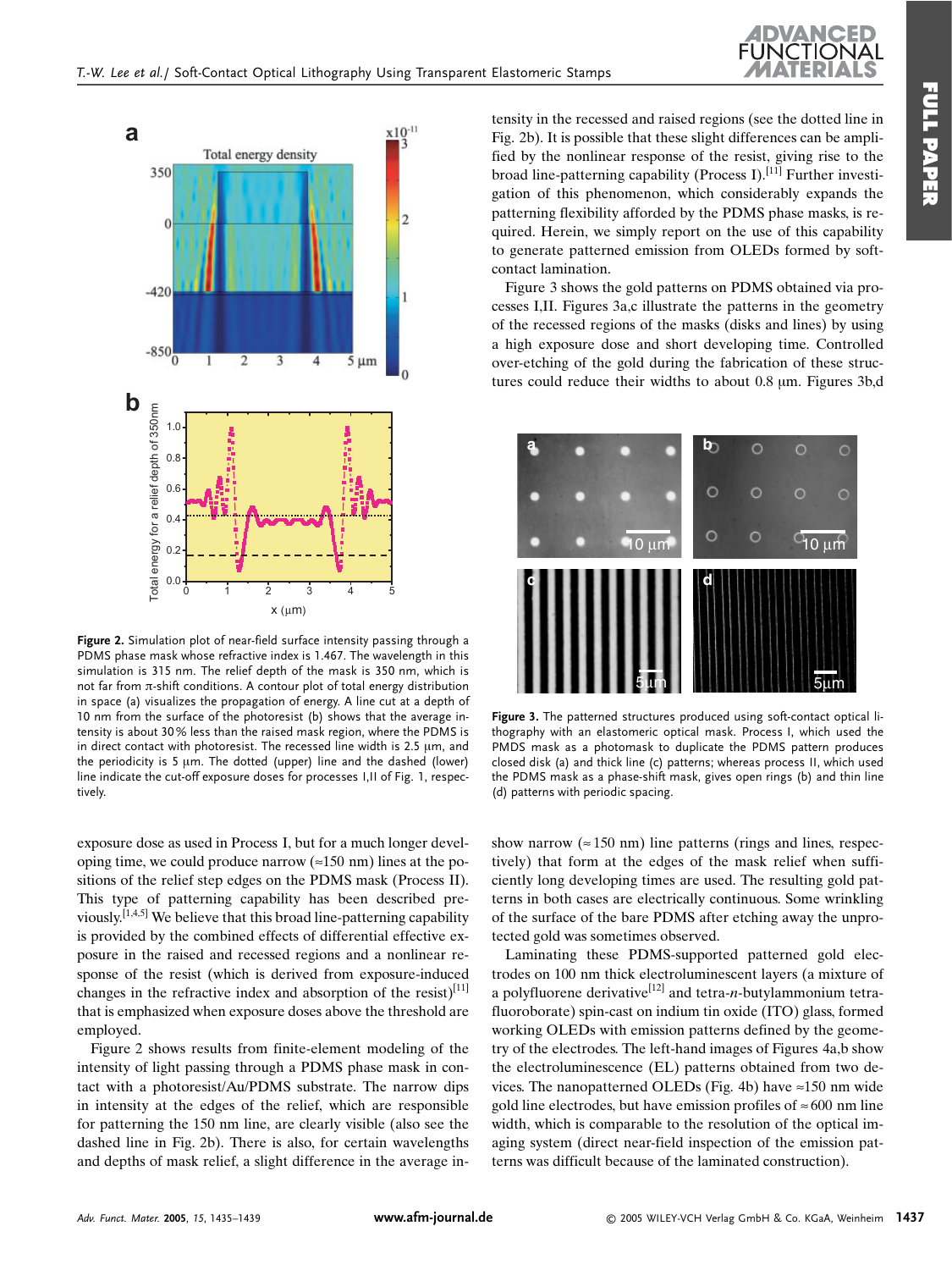

Figure 4. EL images of a soft-contact laminated device with gold lines/ PDMS: a) 800 nm and b) 150 nm gold lines. The top right images in (a) and (b) show the patterned image of the gold lines/PDMS before lamination, while the bottom right graphs present the image-contrast profiles of the top right images, showing the resolution of the lines.

Figure 5 shows the current-density–voltage and luminescence characteristics of the nanopatterned OLEDs with  $\approx 150$  nm wide gold lines. The operating voltages are similar to those of microscale devices fabricated in a similar manner. The efficiency of the nanopatterned devices is a little lower  $(0.23 \, % \,$  with 20 nm gold) than that of the unpatterned ones  $(0.65\%)$ . The EL spectrum of the nanopatterned device was quite similar to that of the unpatterned device (Fig. 5c, inset). This behavior is consistent with observations of nanoscale devices formed by nanosphere lithography.<sup>[10]</sup>

#### 3. Conclusion

We have reported a soft-contact optical lithography process, which uses a PDMS stamp as an optical mask, and can result in two different patterns (the same pattern as the non-contact region of the PDMS stamp, and the edge pattern of the contact region of the PDMS stamp), depending on the exposure time and developing conditions. In particular, the photomasking capability of the PDMS stamps, which is similar to that of rigid photomasks in conventional photolithography but has the added advantage of edge-pattern generation, widens the application boundaries of soft-contact optical lithography and makes the photolithography process and equipment very simple. Although this process can be used for photolithography on rigid substrates, it can also be widely employed for low-cost photolithography on flexible substrates. In this way, we can avoid metal cracks on the flexible substrates, as this process uses soft, conformable, and intimate contact with the photoresist without any external pressure. By combining soft-contact lamination with soft optical lithography for a patterned top electrode (Au/PDMS), we fabricated a patterned OLED with feature sizes in the nanometer regime: This is an easy way to perform top-electrode patterning



Figure 5. The current-density-voltage luminescence characteristics of the  $\approx$  150 nm nanopatterned OLEDs ( $\bullet$ ) compared with those of an unpatterned, soft-contact laminated device ( $\blacksquare$ ): a) current density versus voltage; b) radiance versus voltage; and c) external device quantum efficiency versus current density. The inset shows the electroluminescence spectra of the devices.

with high resolution, and could be a better way of achieving improved pattern resolution and quality than the conventional approach of modifying the bottom electrode.<sup>[13]</sup> Ultrasmall flexible OLEDs such as these could potentially be useful, for example, as conformable light sources for subwavelength storage or lithography systems, or nanoscale optoelectronics.

## 4. Experimental

A uniform film of the electroluminescent material (a mixture of a polyfluorene derivative and 17 wt.-% tetra-n-butylammonium tetrafluoroborate) was spin-cast on a thin ( $\approx 100$  nm) layer of ITO ( $\approx 15$   $\Omega$ square) on a glass slide (0.4 mm thick). When the bottom (ITO/emit-